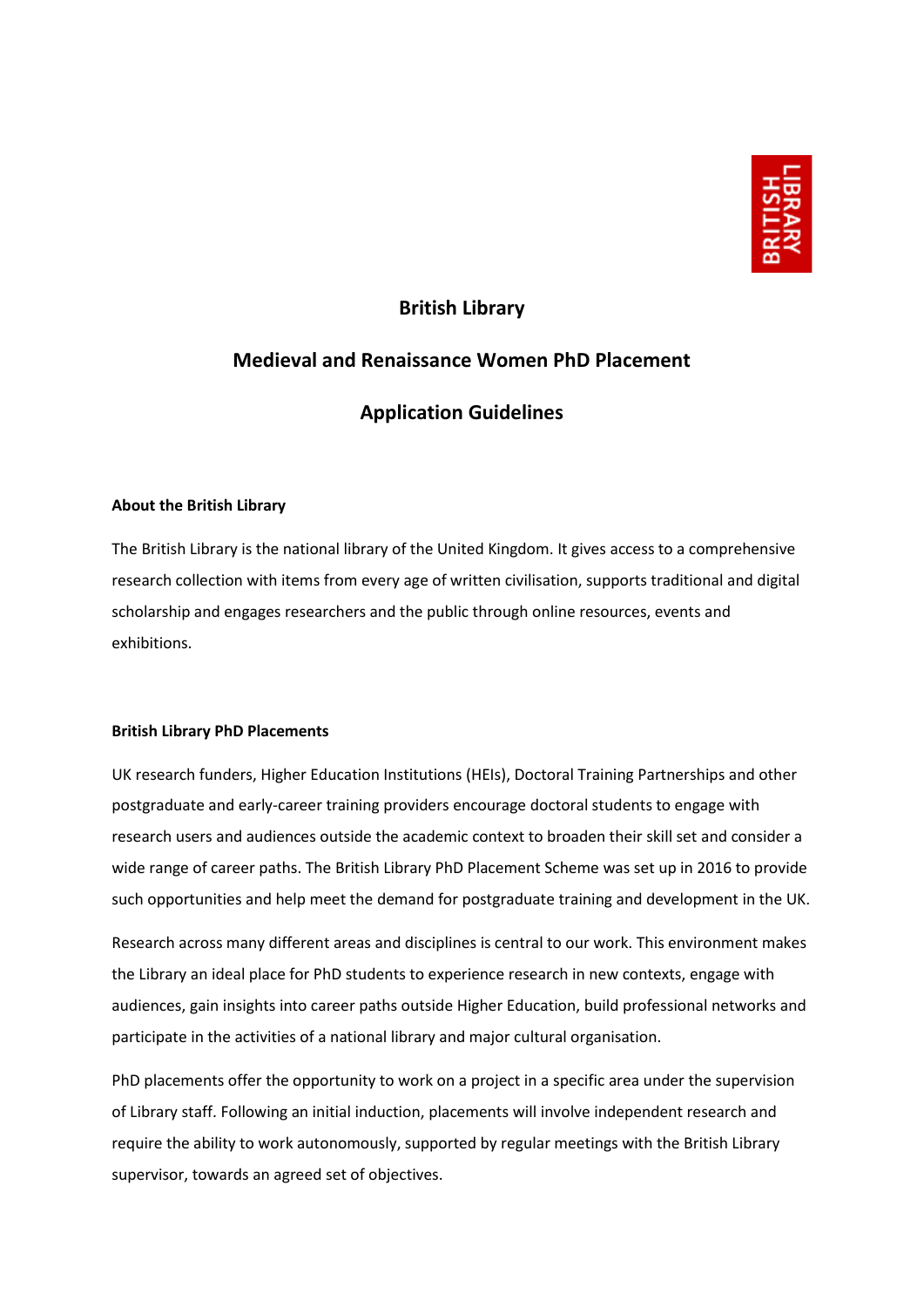Students will be encouraged to refine, adapt or extend placement tasks and outputs in line with their own interests and development needs.

Projects offer an opportunity to experience practice-based research and the work of the Library tangibly and in a variety of ways. Projects may for example:

- improve the accessibility and understanding of collections, their history and context;
- support large-scale data analytics and digital scholarship;
- contribute to the Library's public engagement programmes;
- produce new research insights, teaching and learning resources and online content;
- help inform policy in core areas, such as digital preservation, sustainability or open access;
- support international engagement and partnerships.

#### **Training and development**

During their time at the Library, PhD placement students have access to a wide range of workshops, talks and training. Supervisors will offer advice on which opportunities may be of particular interest. Depending on when the placement takes place, development and networking opportunities may include, for example, the Digital Scholarship Training Programme, Research Roundtables, Business & IP Centre workshops, and postgraduate work-in-progress talks and seminars. Placement supervisors will provide an induction and facilitate other training that may be required to undertake a specific placement.

#### **Eligibility**

• The Library welcomes applications to its PhD Placement Scheme from all current PhD students registered with a UK university.

• International PhD students are eligible to apply, subject to meeting any UK visa/residency requirements.

• The Library is an equal opportunities placement provider and encourages applications from PhD students from all backgrounds.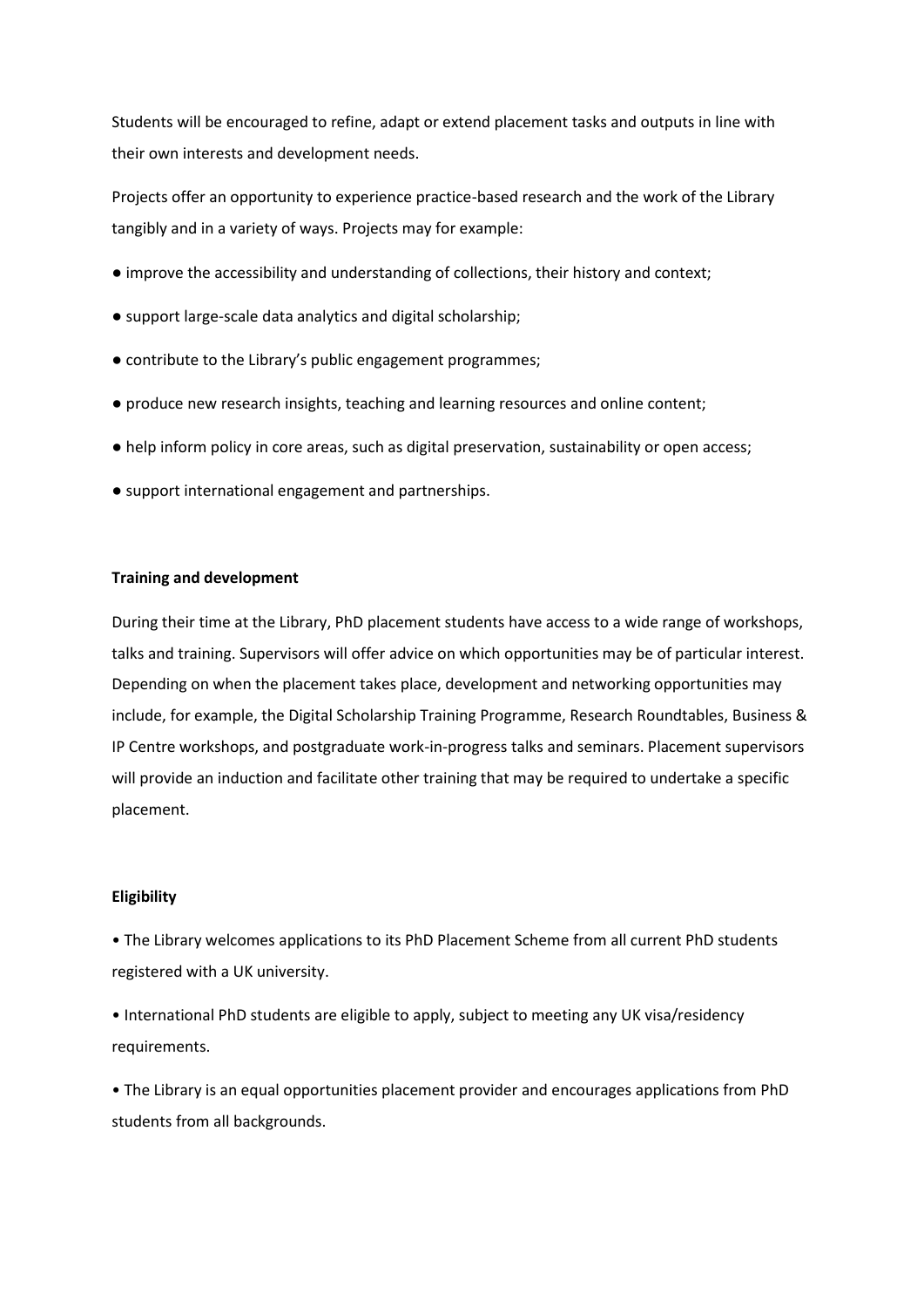• PhD placement scheme applicants must have the support of their supervisor. Successful applicants must secure the approval of their institution and training grant provider as necessary.

In addition, the following applies:

• If you are in the final year of your PhD: You are eligible to apply, provided that you are able to undertake all of the placement prior to submission of your thesis.

• If you have not begun your PhD: If you have been accepted as a PhD student from academic year 2022/23 onwards, you are not eligible to apply in this round. Feel free to contact us at Research.Development@bl.uk to be added to our mailing list and receive notification of future opportunities. Our PhD Placement Scheme runs annually.

• You must be based in the UK at the time of undertaking the placement.

#### **Funding**

This placement is funded as part of the Medieval and Renaissance Women Project (£1,600 per month, to a maximum of £9,600).

#### **Timeframe, location and working arrangements**

This PhD placement is offered for a maximum 6 months full time or, wherever possible, part-time equivalent. Part-time arrangements will be agreed between the successful applicant and the placement supervisor. The placement must be completed by March 2023 at the latest. There will be some flexibility around the placement start date.

The placement will be hosted by the British Library's Ancient, Medieval and Early Modern Manuscripts section based at St Pancras (London).

Any remote working arrangements will be discussed between the successful applicant and the placement supervisor. If remote working is agreed, the student will be required to ensure that they have access to the necessary technical equipment (e.g. laptop/PC, internet access) to successfully and safely undertake the agreed placement tasks. When working on site at the Library, all necessary equipment will be provided.

The student must be based in the UK at the time of undertaking the placement.